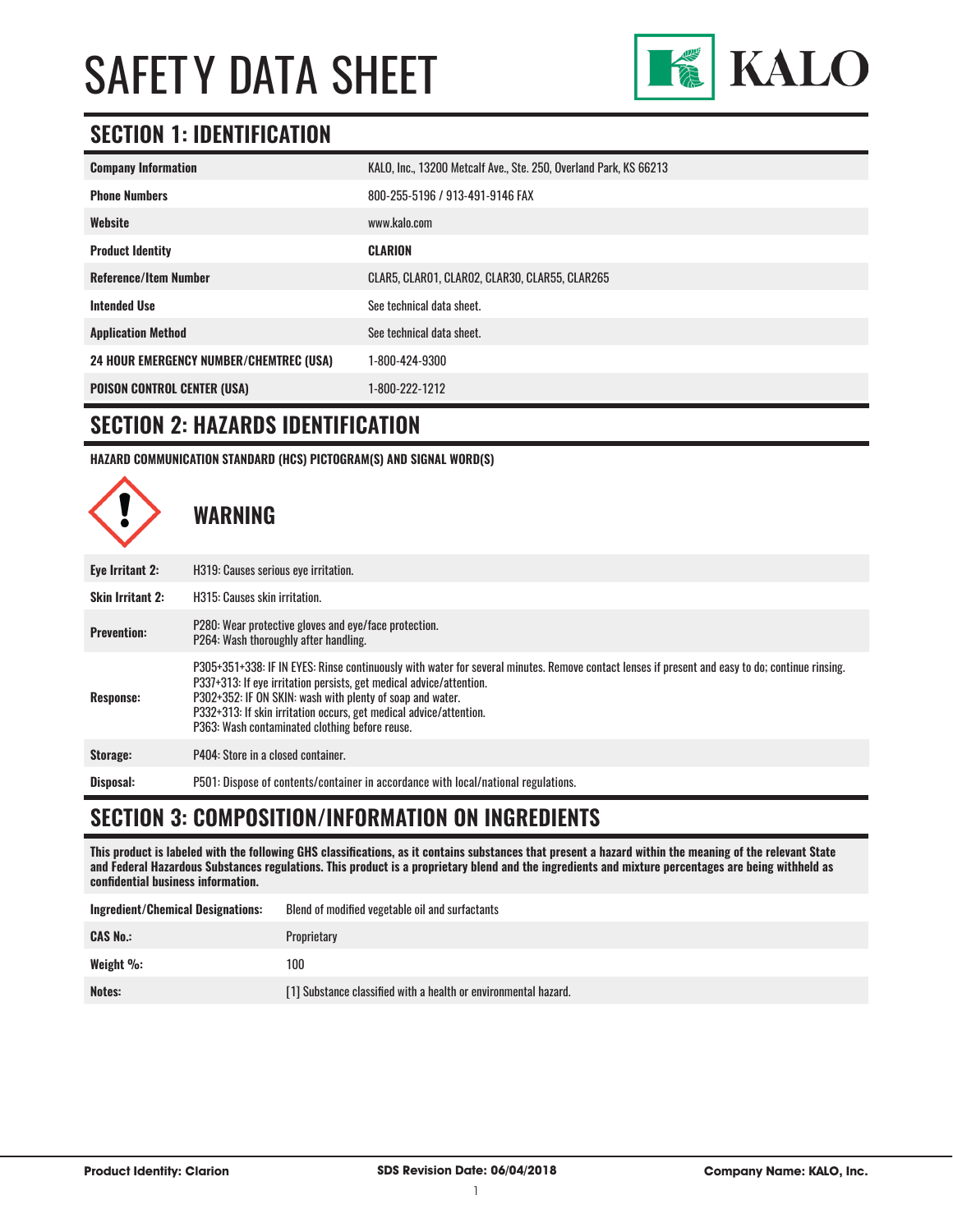

### **SECTION 4: FIRST AID MEASURES**

#### **[DESCRIPTIONS]**

| General:    | In all cases of doubt, or when symptoms persist, seek medical attention. Never give anything by mouth to an unconscious person.                                                                                                         |
|-------------|-----------------------------------------------------------------------------------------------------------------------------------------------------------------------------------------------------------------------------------------|
| Inhalation: | Remove to fresh air. Keep patient warm and at rest. If breathing is irregular or stopped, give artificial respiration. If unconscious, place in the recovery<br>position and obtain immediate medical attention. Give nothing by mouth. |
| Eyes:       | Irrigate copiously with clean fresh water for at least 10 minutes, holding the eyelids apart and seek medical attention.                                                                                                                |
| Skin:       | Remove contaminated clothing. Wash skin thoroughly with soap and water or use a recognized skin cleanser. Do NOT use solvents or thinners.                                                                                              |
| Ingestion:  | If accidentally swallowed, obtain immediate medical attention. Keep at rest. Do NOT induce vomiting.                                                                                                                                    |
|             | [MOST IMPORTANT SYMPTOMS AND EFFECTS, BOTH ACUTE AND DELAYED]                                                                                                                                                                           |
| Overview:   | No adverse symptoms or effects anticipated under normal handling conditions. See Section 2 for further details.                                                                                                                         |
| Eyes:       | Causes serious eye irritation.                                                                                                                                                                                                          |
| Skin:       | Causes skin irritation.                                                                                                                                                                                                                 |
|             |                                                                                                                                                                                                                                         |

# **SECTION 5: FIREFIGHTING MEASURES**

**Extinguishing Media:** Recommended extinguishing media: alcohol resistant foam, CO2 , powder, water spray. Do not use water jet. **Special Hazards:** Irritating or toxic substances may be emitted upon thermal decomposition. Thermal decomposition products may include oxides of carbon **Special Hazards:** as well as smoke and fume. **Advice For Firefighters:** Evacuate area. Prevent contamination from run-off of adjacent areas, streams, drinking water and sewers. Do not flush down sewers or other drainage systems. Exposed firefighters must wear standard protective equipment and in enclosed areas self-contained breathing apparatus. Use water-spray to cool fire-exposed surfaces and personnel.

# **SECTION 6: ACCIDENTAL RELEASE MEASURES**

| <b>Precautions/Procedures:</b>                                         | Remove sources of ignition, do not turn lights or unprotected electrical equipment on or off. In case of a major spill or spillage in a<br>confined space evacuate the area and check that solvent vapor levels are below the Lower Explosive Limit before re-entering.                                                                                                                                                                                                                                                                                                                                                                                                   |
|------------------------------------------------------------------------|---------------------------------------------------------------------------------------------------------------------------------------------------------------------------------------------------------------------------------------------------------------------------------------------------------------------------------------------------------------------------------------------------------------------------------------------------------------------------------------------------------------------------------------------------------------------------------------------------------------------------------------------------------------------------|
| <b>Environmental Precautions:</b>                                      | Do not allow spills to enter drains or water courses.                                                                                                                                                                                                                                                                                                                                                                                                                                                                                                                                                                                                                     |
| <b>Methods and Material For</b><br><b>Containment and Cleaning Up:</b> | Ventilate the area and avoid breathing vapors. Take the personal protective measures listed in Section 8. Contain and absorb spillage<br>with non-combustible materials (e.g. sand/earth/vermiculite). Place in closed containers outside buildings and dispose of according<br>to the Waste Regulations (see Section 13). Clean, preferably with a detergent. Do not use solvents. Do not allow spills to enter drains<br>or water courses. If drains, sewers, streams or lakes are contaminated, inform the local water company immediately. In the case of<br>contamination of rivers, streams, or lakes, the Environmental Protection Agency should also be informed. |

# **SECTION 7: HANDLING AND STORAGE**

| <b>Precautions For Safe Handling:</b> | Handle containers carefully to prevent damage and spillage. Do not get in eyes, on skin or on clothing. Do not breathe vapors or<br>mists. Keep container closed. Use only with adequate ventilation. Use good personal hygiene practices. Wash hands before eating,<br>drinking, smoking. Remove contaminated clothing and clean before re-use. See Section 2 for further details. |
|---------------------------------------|-------------------------------------------------------------------------------------------------------------------------------------------------------------------------------------------------------------------------------------------------------------------------------------------------------------------------------------------------------------------------------------|
| <b>Conditions For Safe Storage:</b>   | Store at ambient temperature. Keep containers tightly closed and upright when not in use. Protect containers against physical<br>damage. Keep away from incompatible materials. See Section 2 for further details.                                                                                                                                                                  |
| <b>Incompatible Materials:</b>        | Strong acids, strong bases, oxidizing agents.                                                                                                                                                                                                                                                                                                                                       |
| <b>Specific End Use(s):</b>           | See technical data sheet.                                                                                                                                                                                                                                                                                                                                                           |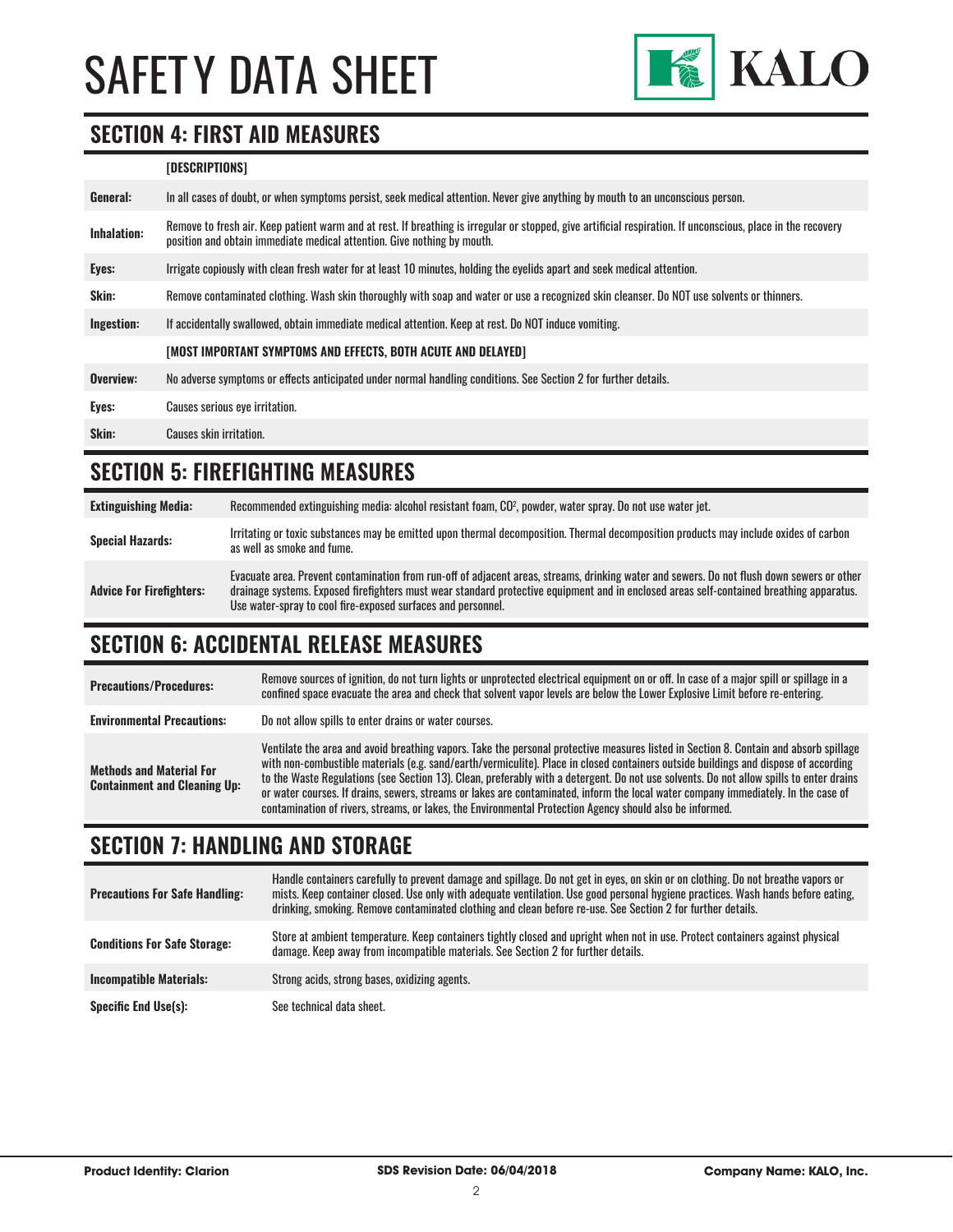

# **SECTION 8: EXPOSURE CONTROLS/PERSONAL PROTECTION**

| <b>Exposure Data:</b>        | This product contains no ingredients with established limits for exposure under OSHA, ACGIH and/or NIOSH.                                                                                                                                                                                                                              |
|------------------------------|----------------------------------------------------------------------------------------------------------------------------------------------------------------------------------------------------------------------------------------------------------------------------------------------------------------------------------------|
| <b>Carcinogen Data:</b>      | This product contains no ingredients that are suspected of being or known to be a carcinogen under OSHA, NTP or IARC.                                                                                                                                                                                                                  |
|                              | [PERSONAL PROTECTIVE EQUIPMENT]                                                                                                                                                                                                                                                                                                        |
| <b>Respiratory:</b>          | If workers are exposed to concentrations above the exposure limit, they must use the appropriate certified respirators.                                                                                                                                                                                                                |
| Eyes:                        | Wear safety eyewear (e.g. safety spectacles/goggles/visors) to protect against the splash of liquids.                                                                                                                                                                                                                                  |
| Skin:                        | Overalls, which cover the body, arms, and legs, should be worn. Skin should not be exposed. All parts of the body should be washed after<br>contact.                                                                                                                                                                                   |
| <b>Engineering Controls:</b> | Provide adequate ventilation. Where reasonably practicable, this should be achieved by the use of local exhaust ventilation and good general<br>extraction. If these are not sufficient to maintain concentrations of particulates, and any vapor below occupational exposure limits, suitable<br>respiratory protection must be worn. |
| <b>Other Work Practices:</b> | See technical data sheet.                                                                                                                                                                                                                                                                                                              |

# **SECTION 9: PHYSICAL AND CHEMICAL PROPERTIES**

| Appearance:                                       | <b>Clear Pale Yellow Liquid</b>          |
|---------------------------------------------------|------------------------------------------|
| Odor:                                             | Fatty                                    |
| <b>Odor Threshold:</b>                            | <b>Not Measured</b>                      |
| pH:                                               | $4.5 - 7.0$                              |
| <b>Specific Gravity:</b>                          | $0.90 - 0.92$                            |
| <b>Flashpoint:</b>                                | >200°F (>94°C) Pensky Martins Closed Cup |
| <b>Solubility in Water:</b>                       | <b>Dispersible</b>                       |
| Viscosity (cSt):                                  | <b>Not Measured</b>                      |
| $VOC\%$ :                                         | <b>Not Measured</b>                      |
| <b>Vapor Pressure (Pa):</b>                       | Not Measured                             |
| <b>Vapor Density:</b>                             | <b>Heavier Than Air</b>                  |
| <b>Melting/Freezing Points:</b>                   | <b>Not Measured</b>                      |
| Initial Boiling Point/Range (OF/OC):              | No Established Limit                     |
| <b>Flammability (Solid, Gas):</b>                 | Not Applicable                           |
| <b>Upper Flammability/Explosive Limits:</b>       | <b>Not Measured</b>                      |
| Lower Flammability/Explosive Limits:              | <b>Not Measured</b>                      |
| <b>Decomposition Temperature:</b>                 | <b>Not Measured</b>                      |
| <b>Auto-Ignition Temperature:</b>                 | <b>Not Measured</b>                      |
| Partition Co-Efficient n-octanol/water (Log Kow): | Not Measured                             |
| <b>Evaporation Rate (Ether=1):</b>                | <b>Not Measured</b>                      |
| Other:                                            | No other relevant information.           |

# **SECTION 10: STABILITY AND REACTIVITY**

| <b>Reactivity:</b>                       | <b>Stable</b>                                                                                                        |
|------------------------------------------|----------------------------------------------------------------------------------------------------------------------|
| <b>Chemical Stability:</b>               | Stable under normal handling conditions.                                                                             |
| <b>Hazardous Reactions:</b>              | Thermal decomposition in the presence of air produces oxides of carbon including carbon monoxide and carbon dioxide. |
| <b>Conditions To Avoid:</b>              | Strong acids, strong bases, oxidizing agents. Extreme heat/open flame/spark and other sources of ignition.           |
| <b>Incompatible Materials:</b>           | Strong acids, strong bases, oxidizing agents.                                                                        |
| <b>Hazardous Decomposition Products:</b> | Oxides of carbon.                                                                                                    |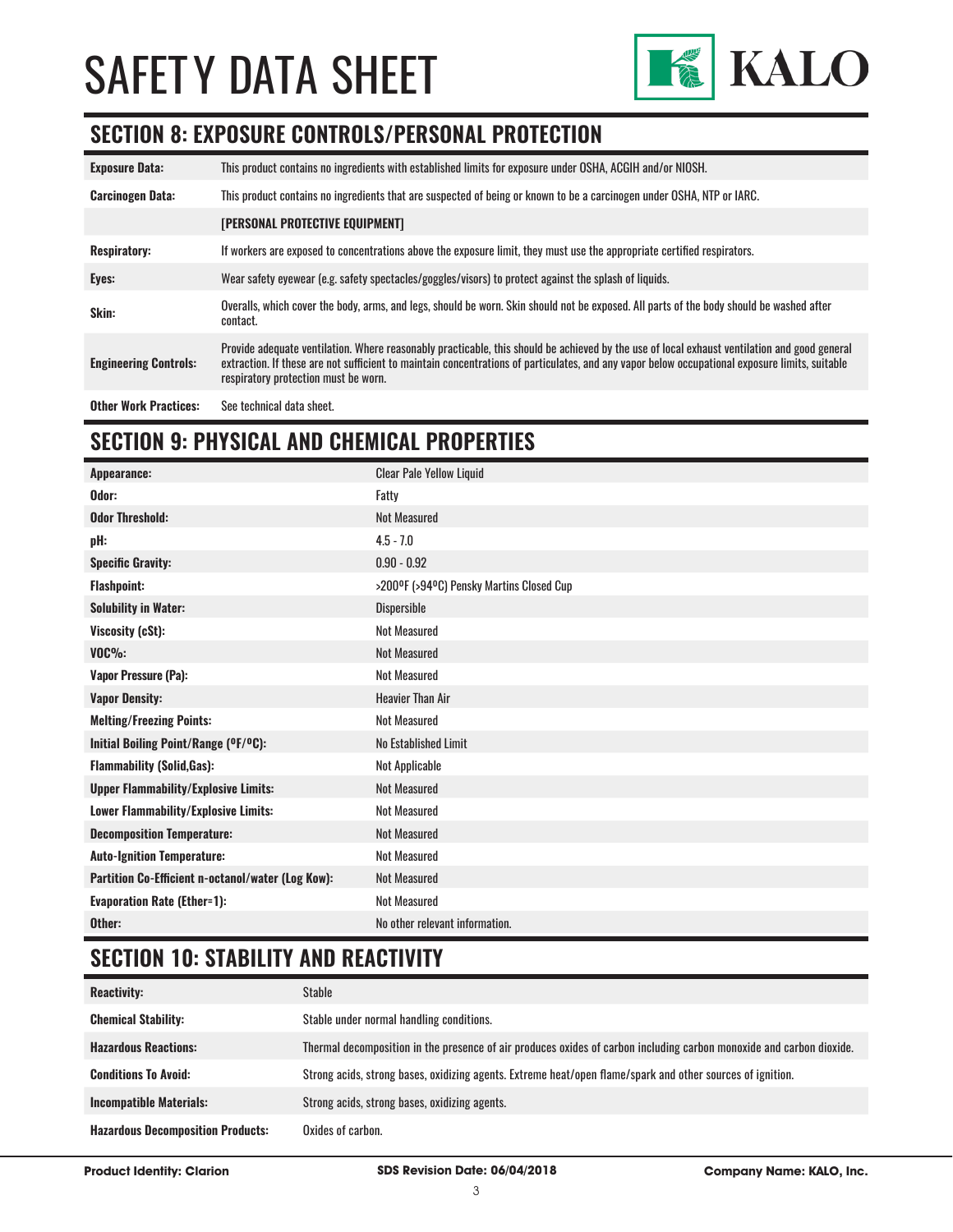

# **SECTION 11: TOXICOLOGICAL INFORMATION**

|                                                                   | [ACUTE TOXICITY ESTIMATE]                                   |                                       |                          |
|-------------------------------------------------------------------|-------------------------------------------------------------|---------------------------------------|--------------------------|
| Ingredients:                                                      | Proprietary Blend of Modified Vegetable Oil and Surfactants |                                       |                          |
| Oral LD50mg/kg:                                                   | >5,000.00 (rat)/Category: NA                                |                                       |                          |
| Skin LD50mg/kg:                                                   | >5,000.00 (rabbit)/Category: NA                             |                                       |                          |
| Inhalation Vapor LC50mg/L/4hr:                                    | No Data Available                                           |                                       |                          |
| Inhalation Dust/Mist LC50mg/L/4hr:                                | No Data Available                                           |                                       |                          |
| <b>ITEM</b>                                                       |                                                             | HAZARD                                | <b>CATEGORY</b>          |
| <b>Acute Toxicity (mouth):</b>                                    |                                                             | <b>Not Applicable</b>                 | $-$                      |
| <b>Acute Toxicity (skin):</b>                                     |                                                             | <b>Not Applicable</b>                 | --                       |
| <b>Acute Toxicity (inhalation):</b>                               |                                                             | <b>Not Applicable</b>                 | $\overline{\phantom{a}}$ |
| <b>Skin Corrosion/Irritation:</b>                                 |                                                             | <b>Causes skin irritation.</b>        | $\overline{2}$           |
| <b>Eye Damage/Irritation:</b>                                     |                                                             | <b>Causes serious eye irritation.</b> | $\overline{\mathbf{2}}$  |
| <b>Sensitization (respiratory):</b>                               |                                                             | <b>Not Applicable</b>                 | $-$                      |
| <b>Sensitization (skin):</b>                                      |                                                             | <b>Not Applicable</b>                 | $-$                      |
| <b>Germ Toxicity:</b>                                             |                                                             | <b>Not Applicable</b>                 | $\overline{\phantom{a}}$ |
| <b>Carcinogenicity:</b>                                           |                                                             | <b>Not Applicable</b>                 | $-$                      |
| <b>Reproductive Toxicity:</b>                                     |                                                             | <b>Not Applicable</b>                 | $-$                      |
| <b>Specific Target Organ Systemic Toxicity-Single Exposure:</b>   |                                                             | Not Applicable                        | $\overline{\phantom{a}}$ |
| <b>Specific Target Organ Systemic Toxicity-Repeated Exposure:</b> |                                                             | <b>Not Applicable</b>                 | --                       |
| <b>Aspiration Hazard:</b>                                         |                                                             | <b>Not Applicable</b>                 | $-$                      |

# **SECTION 12: ECOLOGICAL INFORMATION**

| <b>Toxicity:</b>                       | No additional information provided for this product.                 |
|----------------------------------------|----------------------------------------------------------------------|
| <b>Aquatic Ecotoxicity:</b>            | This product is not expected to be toxic to the aquatic environment. |
| <b>Persistence and Degradability:</b>  | There is no data available on the preparation itself.                |
| <b>Bioaccumulative Potential:</b>      | Not measured.                                                        |
| <b>Mobility In Soil:</b>               | No data available.                                                   |
| <b>Results of PBT and vPvB Assess:</b> | This product contains no PBT/vPvB chemicals.                         |
| <b>Other Adverse Effects:</b>          | No data available.                                                   |

# **SECTION 13: DISPOSAL CONSIDERATIONS**

**Waste Treatment Methods:**

Do not allow into drains or water courses. Wastes and emptied containers should be disposed of in accordance with regulations made under the Control of Pollution Act and the Environmental Protection Act. Using information provided in this data sheet advice should be obtained from the Waste Regulation Authority, whether the special waste regulations apply. Dispose of contents in accordance with local and national regulations.